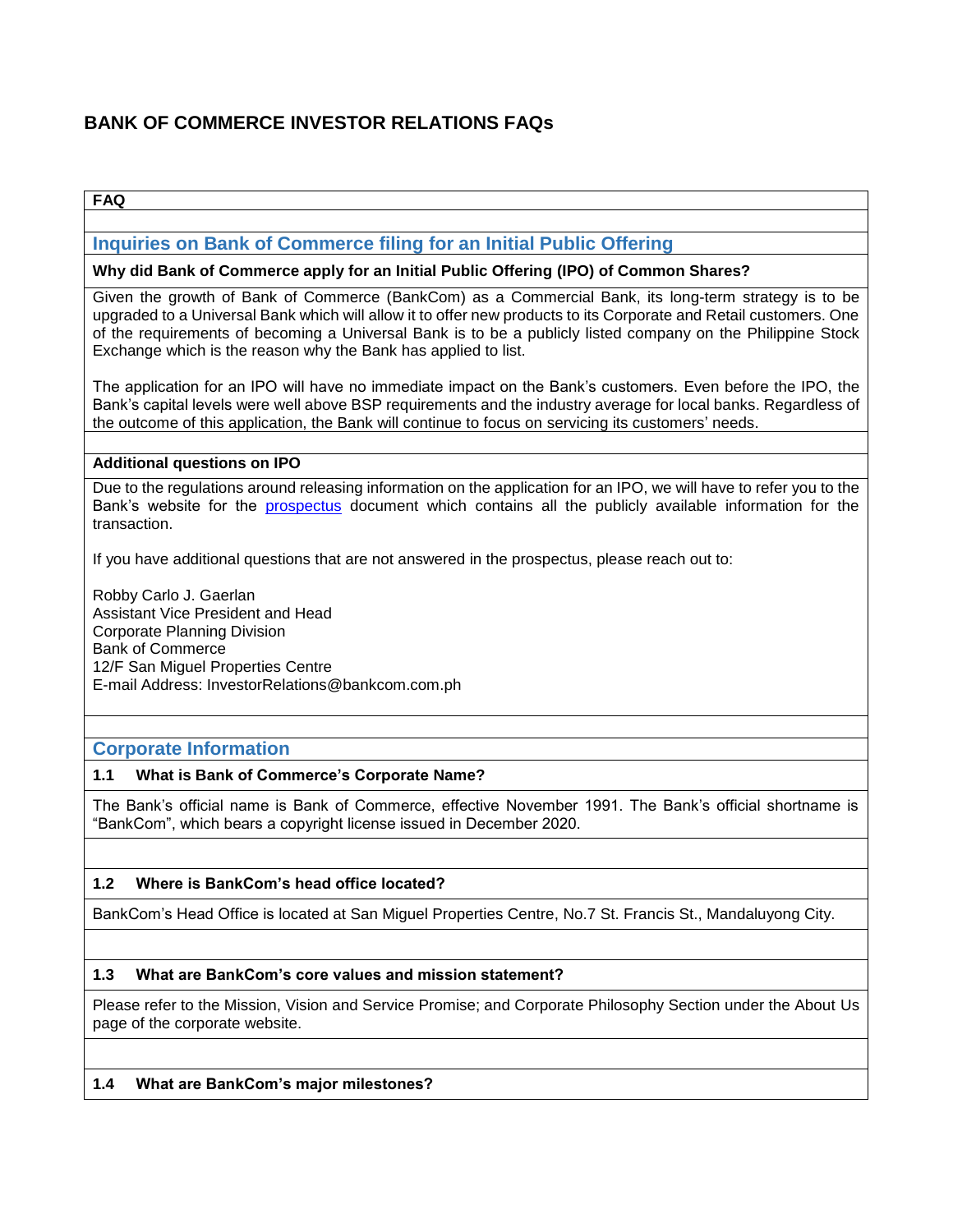Please refer to the Company Profile under About Us section of the corporate website for BankCom's major milestones.

#### **1.5 What bank products and services are ofered by BankCom?**

Bank of Commerce provides innovative banking solutions and a complete range of products and services in deposit, commercial loans, credit card services, consumer banking, corporate banking, treasury, asset management, transaction banking, and trust and investments. In terms of service reach, the Bank has online banking facilities for retail and corporate clients, BankCom [Personal] and BankCom [Business], respectively, and a new mobile banking app, to encourage consumers and corporate clients to transact regular banking services such as bills payment, fund transfers, card loading, and other services via these online banking platforms. For a complete list, please click this **[link](https://www.bankcom.com.ph/list-products-services/)**. For the descriptions of these products, please refer to the Products section found in the homepage of this website.

#### **1.6 What is BankCom's ranking in the banking industry?**

As of June 2021, BankCom is ranked as the Top 16<sup>th</sup> Bank in the Philippines in terms of Assets.

#### **1.7 How many branches does BankCom have? Where can I find a list of your branches?**

As of October 2021, BankCom has 140 branches and 261 Automated Teller Machines (ATMs) in the Philippines. Please refer to Branches/ATMs section of this website for the complete list of names and contact details of BankCom branches and ATMs.

#### **1.8 Where can I find a list of BankCom's correspondent banks?**

Please refer to Correspondent Banks under Remittance Partners section of the Remittance Services webpage under Personal Products section of this website for the Bank's list of correspondent banks.

#### **1.9 Where can I find a list of BankCom's Subsidiaries and Affiliates?**

Please refer to the Conglomerate Structure under the Corporate Governance section of the 2020 Annual Report which downloadable from the Financial Information – Annual Report section under About Us webpage of the corporate website.

### **Board of Directors and Shareholder Matters**

#### **2.1 Who are the members of BankCom's Board of Directors and what is their business experience?**

Please refer to the Board of Directors section of the 2020 Annual Report downloadable from the Annual Report under Financial Information section of the About Us webpage of this corporate website.

#### **2.2 How many independent Directors comprise BankCom's Board?**

BankCom has five (5) Independent Directors out of fifteen (15) total members of the Board of Directors (BOD).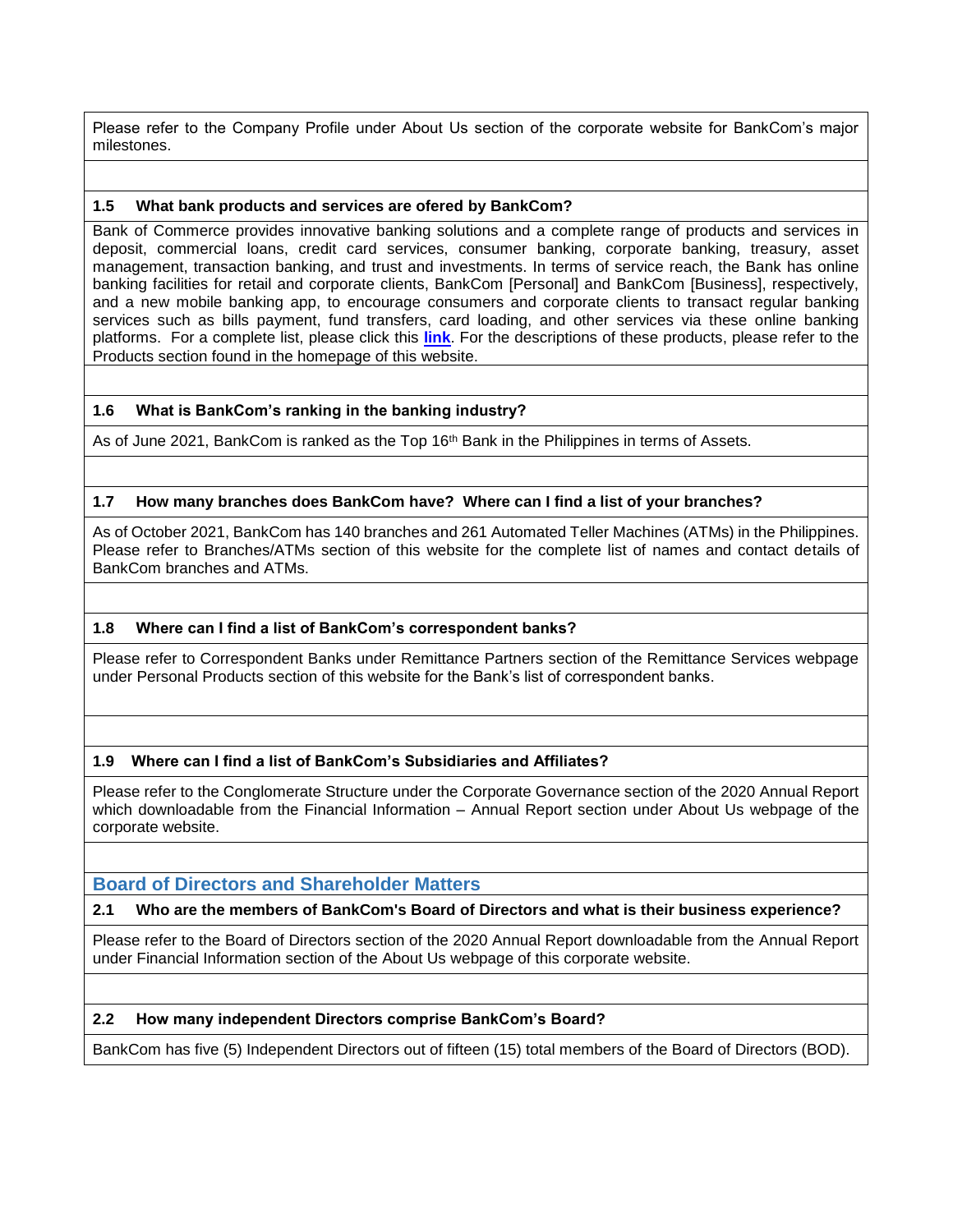Please refer to the Board of Directors section under Corporate Governance of the 2020 Annual Report downloadable from the Annual Report under Financial Information section of the About Us webpage of this corporate website.

### **2.3 Does BankCom have a term limit for Independent Directors?**

Yes. An Independent Director of BankCom may only serve as such for a maximum cumulative tenure of nine (9) years reckoned from 1 January 2012, after which the Independent Director shall be perpetually barred from reelection as such in the Bank but may continue to serve as a regular director of the Bank.

#### **2.4 Who are the members of BankCom's executive management and what is their business experience?**

Members of BankCom's Senior Executive Team (SET) are enlisted in the Senior Executive Team section under About Us webpage of this corporate website.

#### **2.5 Who are BankCom's major shareholders?**

BankCom's controlling shareholders are the San Miguel Properties, Inc. and San Miguel Corporation Retirement Plan.

For more details, please refer to About Us section of this corporate website.

### **2.6 When is BankCom's Annual Stockholder's Meeting?**

It was held virtually on April 27, 2021 with the proceedings livestreamed via Zoom.

### **Compliance**

**3.1 Does the Bank have Anti-Money Laundering (AML) policies? Where can I find information on BankCom's compliance with the Anti-Money Laundering Act (AMLA)?**

BankCom has AML policies in place. To see the Bank's AML KYC Questionnaire and the Wolfsberg Anti-Money Laundering, please refer to the Compliance and AMLA webpage in the About Us section of this website.

### **3.2 Is BankCom a signatory to the US Foreign Account Tax Compliance Act (FATCA)?**

Yes, BankCom signed up on June 2014 as a participating Foreign Financial Institution (FFI) in the US FATCA.

### **Sustainability and Environmental, Social and Governance (ESG)**

# **4.1 Which principles does the Bank's sustainable development strategy adhere to?**

The Bank will use internationally recognized principles, such as UN Sustainable Development Goals (SDGs), as reference in developing its own ESG principles and objectives.

#### **4.2 Does the Bank have a Sustainability Framework?**

The Bank has a transition plan to produce its own Sustainability Framework by 2023.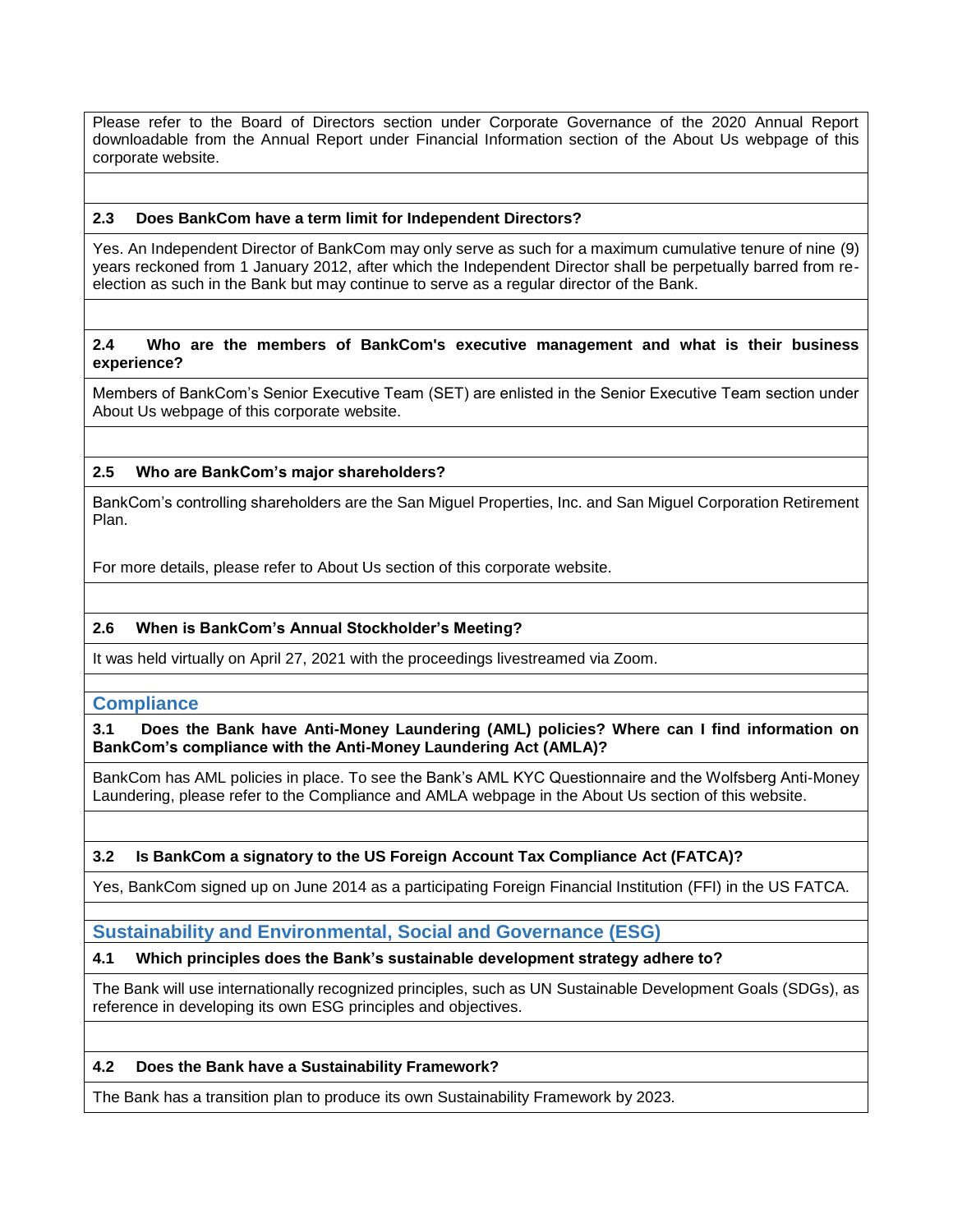### **4.3 What are the Bank's sustainability strategies?**

The Bank's sustainability strategies will be finalized and approved in 2023, in line with its transition plan.

### **4.4 Are there any significant milestones of the Bank on sustainability?**

Planning stage for the creation of the Bank's Sustainability Framework has commenced in 2021, which includes the identification of possible sustainability principles that can be adopted by the Bank.

# **Financial Information**

### **5.1 When does BankCom report its financial results?**

In accordance with regulatory requirements, BankCom reports to the Philippine Dealing System and Holdings Corporation (PDS) interim financial results within forty-five (45) days after the end of each quarter, while annual results are filed within 105 days after the end of the financial year with PDS and the Securities and Exchange Commission (SEC). Upon listing of its shares, BankCom will begin filing with SEC quarterly.

### **5.2 What is the basis of preparation of BankCom's financial statements?**

The financial statements of BankCom are prepared in accordance with Philippine Financial Reporting Standards (PFRS).

For more details, please refer to Note 2 of the 2020 Audited Financial Statements published in the 2020 Annual Report under the Financial information section of this website.

### **5.3 Who is BankCom's independent auditor?**

BankCom's independent auditor is R.G. Manabat & Co, a Philippine partnership and a member firm of the KPMG global organization of independent member firms affiliated with KPMG International Limited.

### **5.4 Where can I obtain information on BankCom's latest financial results?**

BankCom's latest and historical financial results are available under Annual Reports of the Financial Information section under About Us webpage. The Audited Financial Statements (AFS) from 2018-2020 are also available for download from the corporate website.

### **5.5 Are BankCom Annual Reports available online?**

BankCom Annual Reports are available for downloading under the Financial Information - Annual Report section under the About Us webpage of this website.

#### **5.6 Where can I access a copy of the Offering Circular for the Stock Rights Offer or Bonds and LTNCTD (Long-Term Negotiable Certificates of Time Deposit) previously issued by the Bank?**

The Offering Circular for the Bank's LTNCTD can be found under the LTNCTD section under the List of Products and Services webpage of this website.